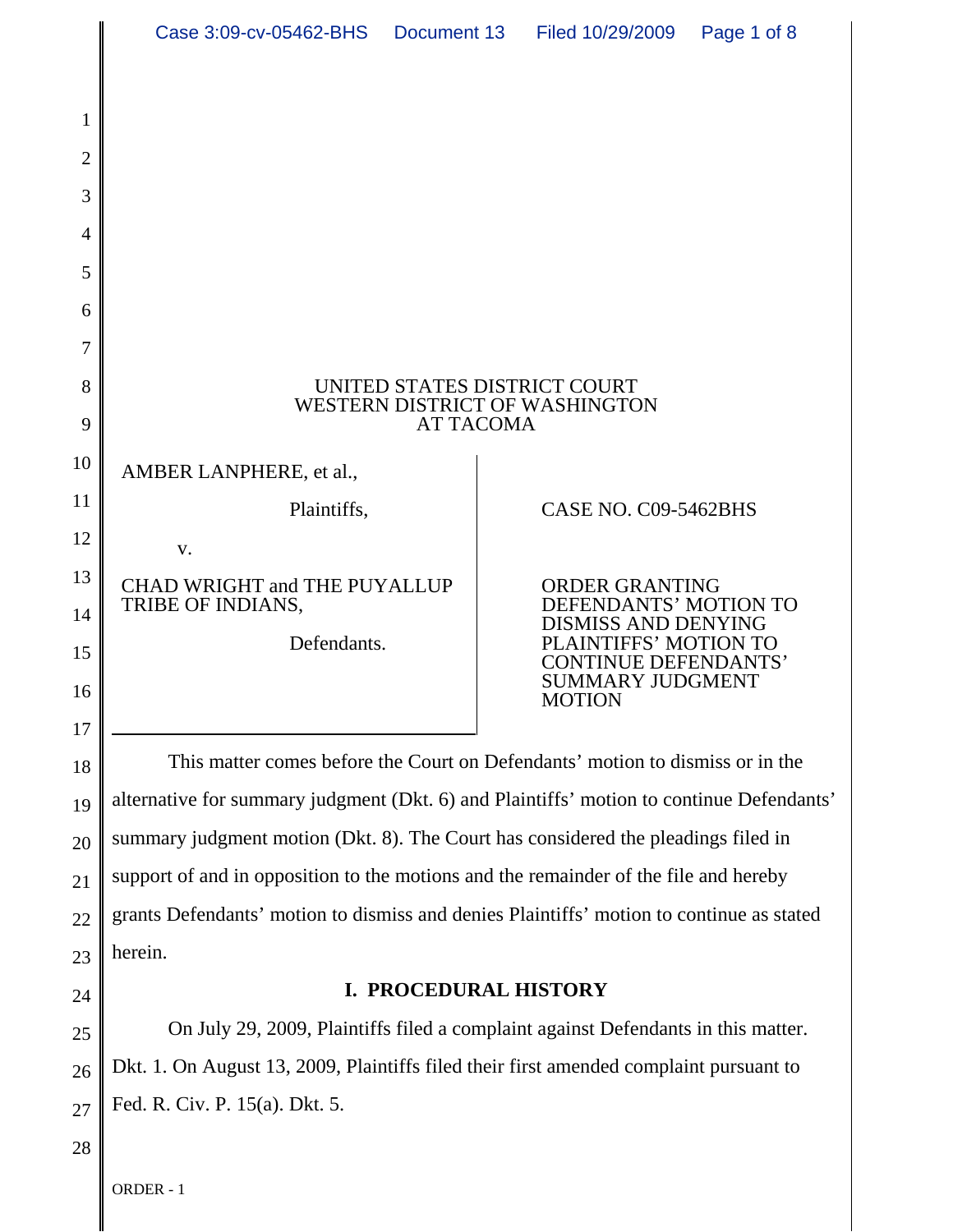1 2 3 4 On September 2, 2009, Defendants filed a motion to dismiss or in the alternative for summary judgment. Dkt. 6. On September 11, 2009, Plaintiffs filed a response to this motion. Dkt. 7. On September 25, 2009, Defendants filed a reply to Plaintiffs' response (Dkt. 7). Dkt. 11.

5 6 7 8 Prior to the Defendants' reply on September 11, 2009 (Dkt. 11), Plaintiffs filed a motion to continue Defendants' summary judgment motion, pursuant to Fed. R. Civ. P. 56(f)(2). Dkt. 8. On September 25, 2009, Defendants filed a response to this motion to continue. Dkt. 12.

# 9

## **II. FACTUAL BACKGROUND**

10 11 12 13 14 15 16 17 18 On April 20, 2005, The Puyallup Tribe (the "Tribe") and the State of Washington entered into a Cigarette Tax Agreement ("Agreement"). Dkt. 6-3. The Agreement required the Tribe to "impose Tribal cigarette taxes on all sales by the Tribe as retailer and by Tribally-licensed retailers of cigarettes to retail purchasers within Indian country." Dkt. 6-3 at 7. As part of the Agreement, the State agreed that "State taxes are not applicable to transactions that comply with the requirements of this Agreement. The State waive[d] its right to collect the State cigarette, sales, and use taxes as to those transactions from the Tribe, Tribally-licensed retailers, state licensed wholesalers from which they purchase, or retail buyers." *Id*.

19 20 21 22 23 24 25 26 27 The Plaintiffs are a class represented by Mr. Paul Matheson, an enrolled Puyallup Indian who owns a retail cigarette business licensed by the Tribe, and Ms. Amber Lanphere, a non-Indian customer of Mr. Matheson's business. Plaintiffs make the following factual allegations in their first amended complaint: that (1) the Agreement is illegal or does not apply to Plaintiffs and, therefore, the tribal tax must be refunded; (2) requiring wholesalers selling to Puyallup Indian retailers to comply with Washington State law violates federal law; (3) requiring cigarette sales by Puyallup Indian retailers to pay into the State "Master Settlement Agreement" is illegal; (4) setting minimum prices for sales by Puyallup Indian retailers is price fixing and violates state and federal law; and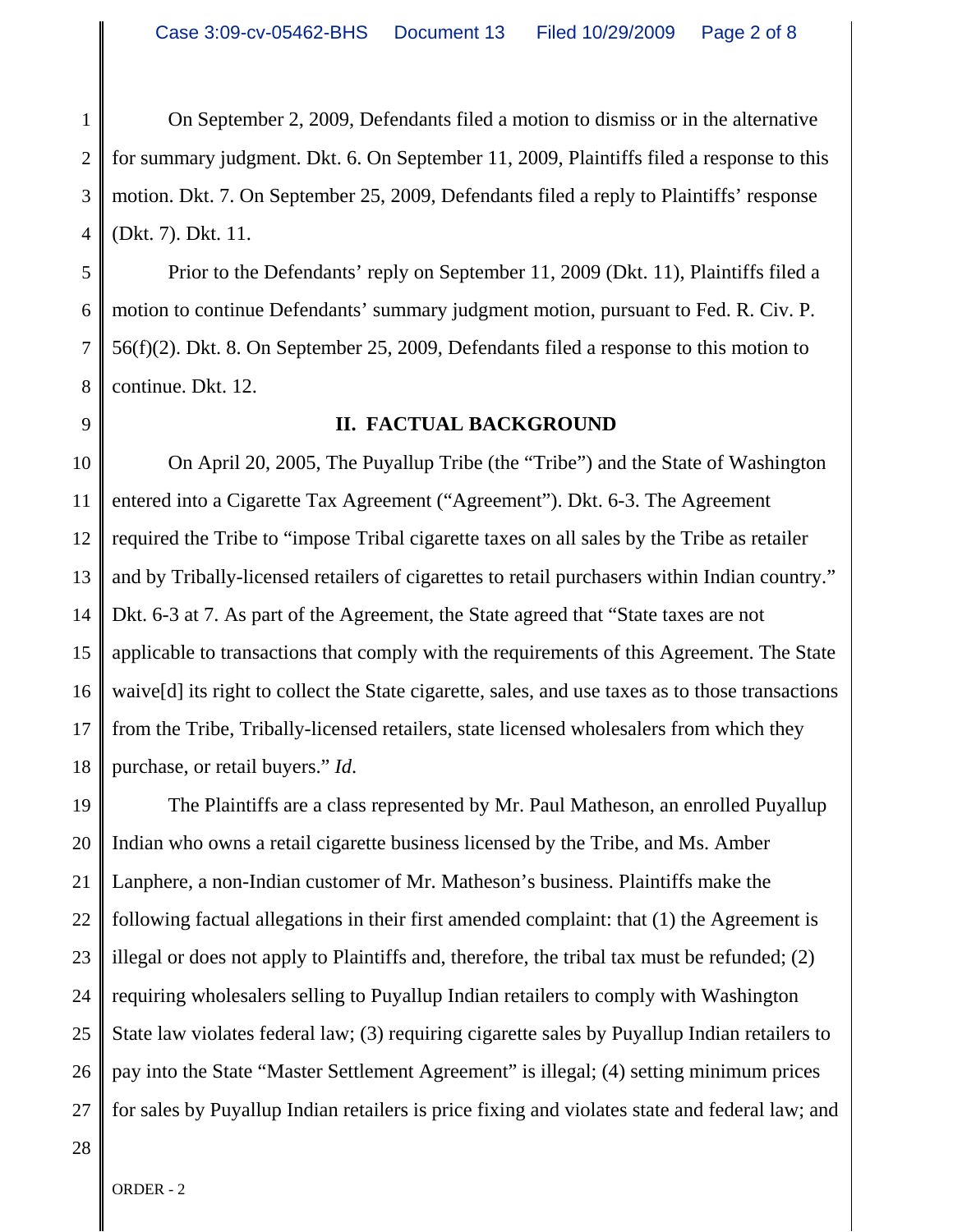1 2 (5) the Tribe cannot tax non-Indian, non-reservation purchasers of cigarettes. Dkt. 5 at 16- 27.

3 4 5 6 7 8 9 10 11 12 Prior to commencing the present action, Mr. Matheson filed an action in Thurston County Superior Court against the Puyallup Tribe, the State of Washington, and several State and Tribal officials. *See* Dkt. 6 at 4. In that case, Mr. Matheson urged the Superior Court to find that the Tribe lacked authority to impose its cigarette tax on non-Indian purchasers from his retail business; the case was dismissed, and the Washington State Court of Appeals affirmed the dismissal. 139 Wn. App. 624 (2007) (upholding dismissal of case based on the Tribe's sovereign immunity). The Washington State Supreme Court and the United States Supreme Court both declined to review the Washington State Court of Appeals' decision. *Id*., *rev. denied*, 163 Wn.2d 1020 (2008), *cert denied* \_\_\_ U.S. \_\_\_, 129 S. Ct. 197 (2008).

13 14 15 16 17 18 19 20 21 22 23 24 Defendants contend and Plaintiffs do not dispute that, in 2006, the Plaintiffs filed suit in tribal court against the Tribe and its Cigarette Tax Administrator. Dkt. 6 at 4. Defendants contend and Plaintiffs do not dispute that this action in tribal court asked the court to invalidate the Cigarette Tax Agreement and rule that the Tribe cannot impose its tax on non-Indian purchasers, like Ms. Lanphere. *Id*. The tribal court dismissed the action based on the Tribe's sovereign immunity. Plaintiffs appealed the dismissal to the Tribal Court of Appeals. Dkt. 5 ¶ 1.1. Prior to oral argument before the Tribal Court of Appeals, Plaintiffs commenced this action; in response, the Tribal Court of Appeals stayed its appellate proceedings. Dkt. 6-4 (order of Tribal Court of Appeals staying appellate proceedings). Plaintiffs do not dispute Defendants' assertion that the case now stayed in tribal court pertains to the same issues brought before the Court in the present matter. *See generally*, Dkts. 6, 7, and 11.

- 25
- 26
- 27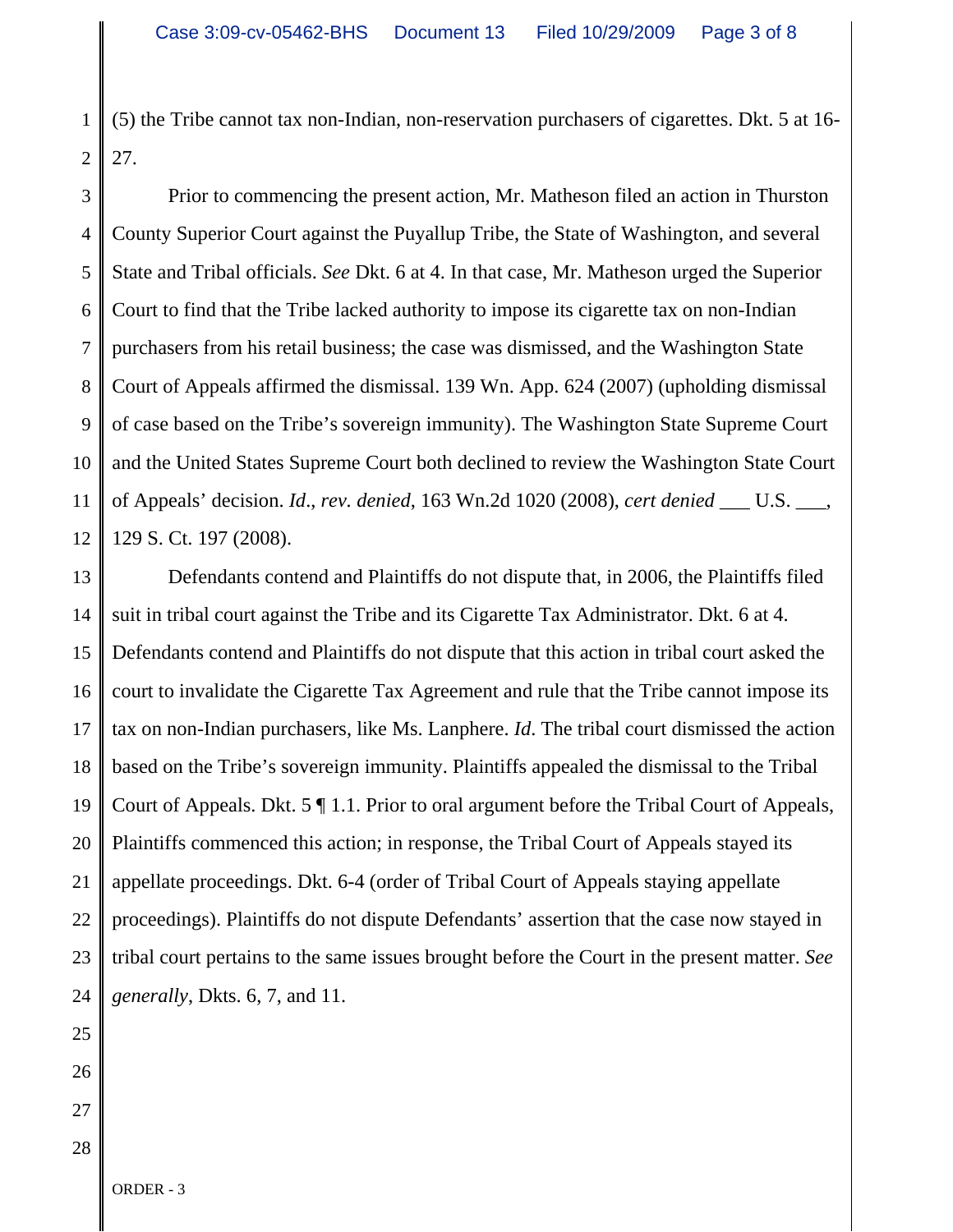1

## **III. DISCUSSION**

#### 2 **A. Exhaustion of Remedies**

3 4 5 6 7 8 As a threshold matter, the Court must determine whether it is vested with authority to rule in a matter where the same parties have presented the same issues before the Tribal Court of Appeals and that action remains unresolved in the tribal court system. This is the case here. *See* Dkt. 5 (first amended complaint); *see also* Dkt. 6-4 (order staying Tribal Court of Appeals proceedings). Defendants move the Court to dismiss this case because Plaintiffs have failed to exhaust their remedies in the Puyallup Tribal Court. Dkt. 6 at 7.

9 10 11 12 13 14 15 16 17 18 19 20 21 22 23 24 25 26 Tribal authority over the activities of non-Indians on reservation lands is an important part of tribal sovereignty. *See Montana,* 450 U.S. at 565-566; *Washington v. Confederated Tribes of Colville Indian Reservation*, 447 U.S. 133, 152-153 (1980); *Fisher v. District Court*, 424 U.S. 382, 387-389 (1976). "Under the doctrine of exhaustion of tribal court remedies, relief may not be sought in federal court until appellate review of a pending matter in a tribal court is complete." *Atwood v. Fort Peck Tribal Court Assiniboine*, 513 F.3d 943, 948 (9th Cir. 2008) (citing *Iowa Mut. Ins. Co. v. LaPlante*, 480 U.S. 9, 17 (1987)); *see also Nat'l Farmers*, 471 U.S. at 856-57 (1985) (applying doctrine); *Boozer v. Wilder*, 381 F.3d 931, 935-37 (9th Cir. 2004) (same). "A federal court must give the tribal court a full opportunity to determine its own jurisdiction, which *includes exhausting opportunities for appellate review in tribal courts*." *Boozer*, 381 F.3d at 935 (citing *LaPlante*, 480 U.S. at 16-17) (emphasis added). A district court "has *no discretion* to relieve a litigant from the duty to exhaust tribal remedies prior to proceeding in federal court." *Allstate Indemnity Co. v. Stump*, 191 F.3d 1071, 1073 (9th Cir.), *amended*, 197 F.3d 1031 (9th Cir. 1999) (emphasis added). Even where a tribe has allegedly waived its sovereign immunity, "the tribal court must have the first opportunity to address all issues within its jurisdiction." *Marceau v. Blackfeet Housing Authority*, 540 F.3d 916, 921 (9th Cir. 2008). It is important for a court to require exhaustion where the

27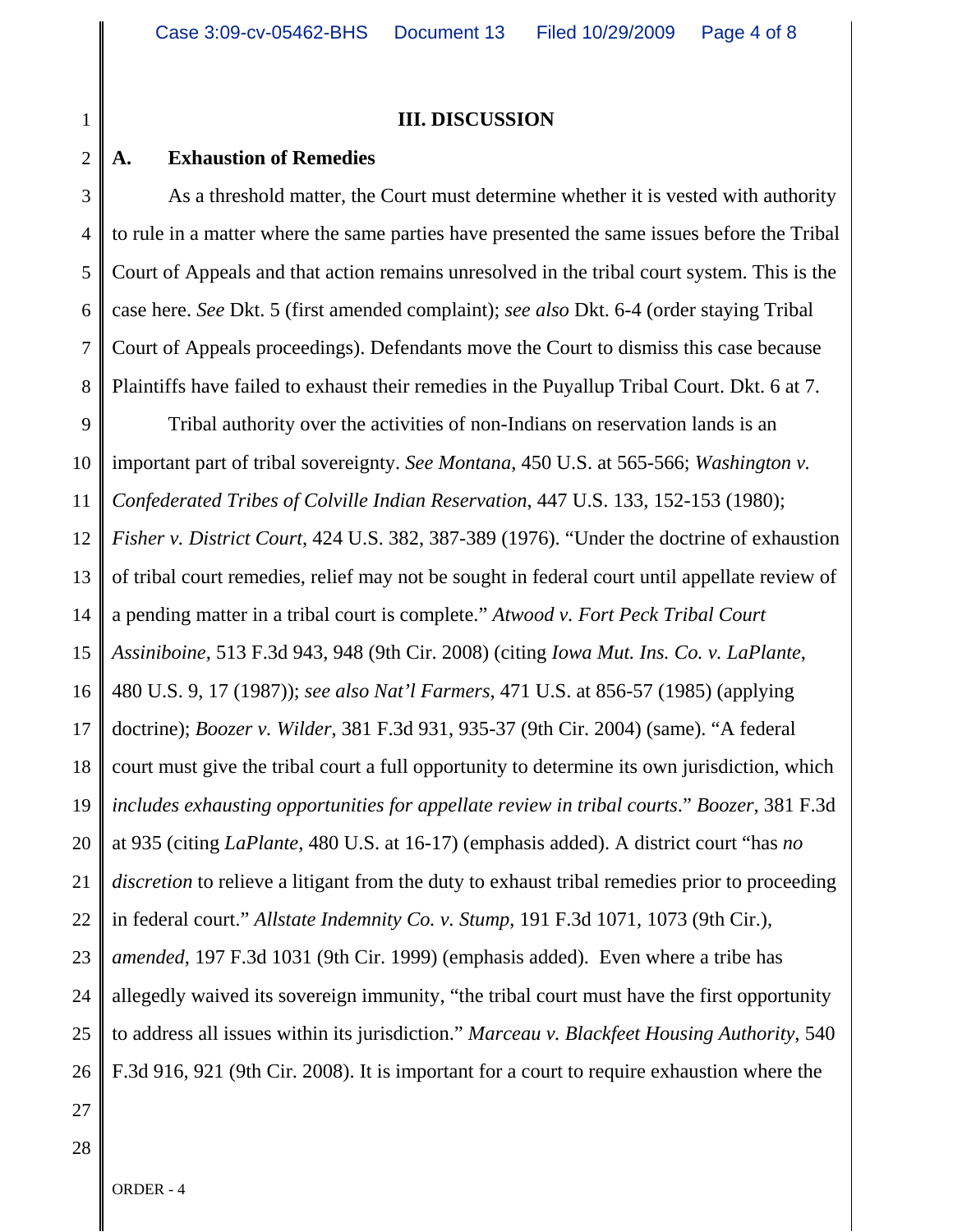1 matter involves tribal government activities within reservation lands. *Gaming World Int'l, Ltd. v. White Earth Band of Chippewa Indians*, 317 F.3d 840, 851 (8th Cir. 2003).

Here, the matter pending before the Tribal Court of Appeals involves the legality of the Agreement between the Tribe and the State of Washington and arises out of circumstances involving the sale of cigarettes by a tribal member on tribal lands to a non-Indian purchaser, a circumstance contemplated by the Agreement. *See* Dkt. 6-3. Put another way, the activities at issue in the matter pending before the Tribal Court of Appeals, which remains unresolved, involve tribal government activities within reservation lands. Dkt. 6-4 (order staying proceedings in the Tribal Court of Appeals); *see also* Dkt. 6-3 (the Agreement). Therefore, an important reason for requiring exhaustion exists, absent some other exception to these general rules.

In opposition, Plaintiffs argue that, in this instance, they need not exhaust their remedies in the tribal court. Dkt. 7 at 3. In doing so, Plaintiffs rely on *Philip Morris USA v. King Mountain Tobacco Co*., 569 F.3d 932, 940-45 (9th Cir. 2009). However, Plaintiffs' reliance on *Philip Morris* is misplaced.

In *Philip Morris*, the party attempting to avoid the exhaustion rule was an unwilling litigant sued in tribal court. *Id*. at 936 (Philip Morris argued exhaustion was improper where it was an unwilling, non-tribal member participant in the action before tribal court). In deciding *Philip Morris*, the Ninth Circuit Court of Appeals noted that the answer to determining whether the tribal court has jurisdiction, thus requiring an exhaustion, "can be divined in a logical fashion from the teachings of three Supreme Court cases: *Montana*, *Strate*, and *Hicks*." *Id*. at 937. *Hicks* teaches that "we look first to the member or nonmember status of the *unconsenting* party"; Philip Morris was a nonmember. *Id*. (emphasis added) (citing *Nevada v. Hicks*, 533 U.S. 353, 382 (2001) (Souter, J. Concurring) ("It is the membership of the unconsenting party . . . that counts as the primary jurisdictional fact.")). *Montana* and *Strate* held that while "the inherent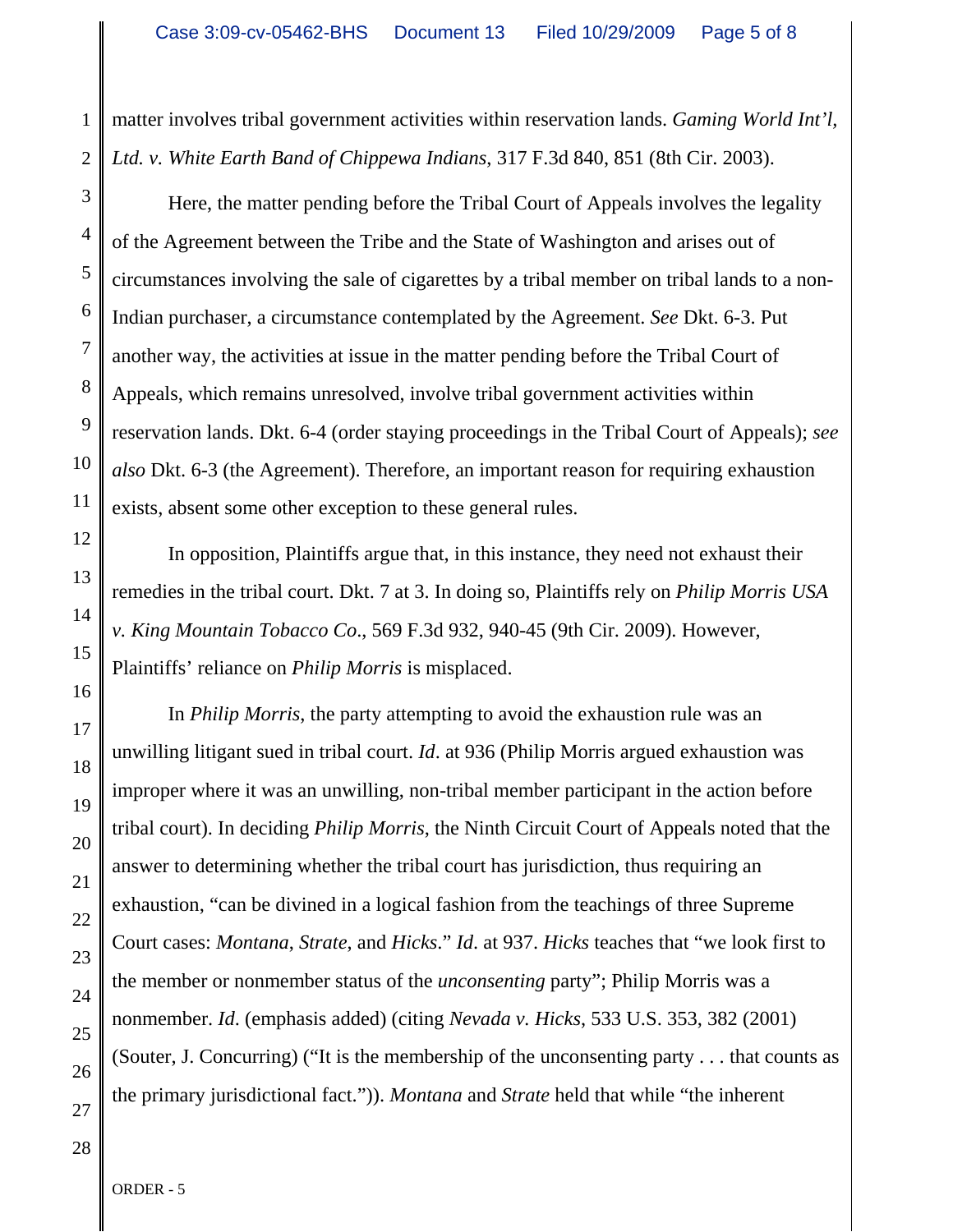1 2 3 4 5 sovereign powers of an Indian tribe do not extend to the activities of nonmembers," an exception exists to confer jurisdiction over "nonmembers who enter into consensual relationships with the tribe or its members." *Id*. (quoting *Montana v. United States*, 450 U.S. 544, 565 (1981) (setting out restriction)); (citing *Strate v. A-1 Contractors*, 520 U.S. 438, 451 (1997) (setting out exception)).

6 7 8 9 10 11 12 13 14 15 16 17 18 19 20 21 22 23 24 25 As distinguished from *Philip Morris*, the unconsenting party in this case is the Tribe which was brought into tribal court by the party now seeking to avoid exhaustion, which is the reverse of the facts presented in *Philip Morris*. *Id*. Putting aside for the moment that the facts in *Philip Morris* are facially distinguishable from the instant matter, even when the Court looks first to the member/non-member status, identified in *Hicks* and discussed in *Philip Morris*, it notes that Mr. Matheson is a tribal member, which means the tribal court can exert jurisdiction over him. *See Philip Morris*, 569 F.3d at 940-45 (citing *Hicks*, 533 U.S. at 382). This logically follows because, otherwise, there would be no reason to confront the question of member versus nonmember status. Further, Ms. Lanphere entered into a consensual relationship with the Tribe, or its members, in at least two ways. First, by voluntarily purchasing cigarettes from Mr. Matheson's store, she engaged in a consensual relationship with a tribal member on tribal lands. *See Strate*, 520 U.S. at 446 (setting out the "consensual relationship" exception to *Montana*). Second, by knowingly availing herself of the tribal court system, Ms. Lanphere, a non-member, has entered into a consensual relationship with the Tribe and is subject to the exhaustion rule. *Cf*. *Atwood*, 513 F.3d at 948 (tribal court's jurisdiction is proper and tribal remedies must be exhausted where a non-member knowingly enters tribal courts for the purpose of filing suit against a tribal member, as this is considered a "consensual relationship" with the Tribe). Considering these facts together with the relevant law, Plaintiffs cannot complain about the exhaustion rule in a suit they brought in tribal court.

Finally, "[e]xhaustion is prudential; it is required as a matter of comity, not as a jurisdictional prerequisite." *Boozer*, 381 F.3d at 935 (citing *Strate*, 520 U.S. at 451). The

27

<sup>28</sup>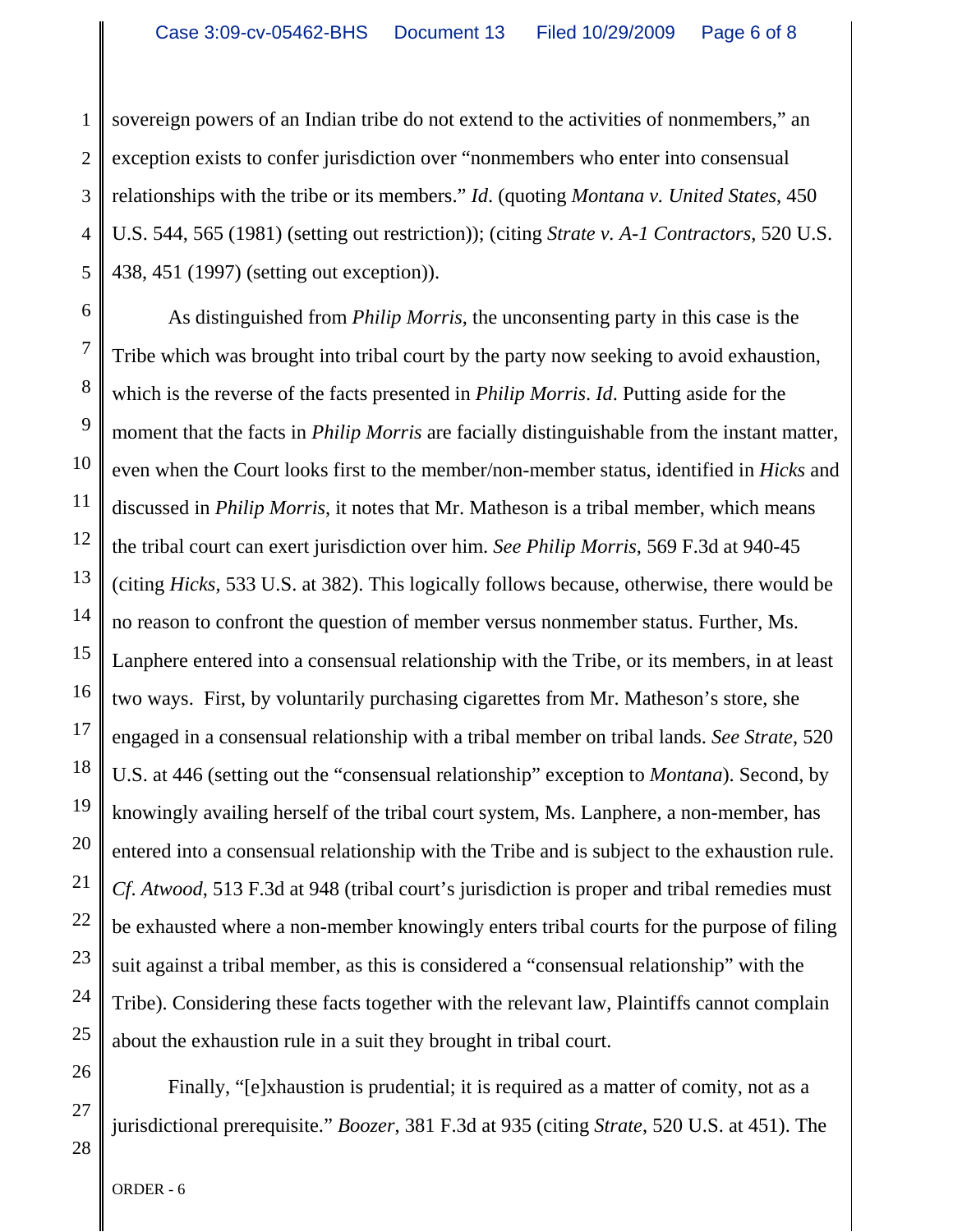1 2 3 4 5 6 7 8 9 Supreme Court "has crafted narrow exceptions to the exhaustion rule . . . ." *Atwood*, 513 F.3d at 948. Exhaustion is not "required where an assertion of tribal jurisdiction is motivated by a desire to harass or is conducted in bad faith, . . . or where the action is patently violative of express jurisdictional prohibitions, or where exhaustion would be futile because of the lack of an adequate opportunity to challenge the court's jurisdiction." *Nat'l Farmers Union Ins.*, 471 U.S. at 857, n. 21. Plaintiffs assert, without any analysis, that each of these exceptions is presented in this case. Notwithstanding the fact that it was the Plaintiffs who filed the action in the tribal court to begin with, the Court is not persuaded by Plaintiffs' unsubstantiated claim to any of these exceptions.

10 11 12 13 14 15 16 17 18 19 Although the Court "has *no discretion* to relieve [Plaintiffs] from the duty to exhaust tribal remedies prior to proceeding" before this Court, it does have discretion to decide whether to dismiss or stay an action pending the proceedings in a tribal court. *Allstate Indemnity,* 191 F.3d at 1073; *National Farmers,* 471 U.S. at 857. For example, in *Atwood*, the Court of Appeals held the district court did not abuse its discretion in dismissing the action where the parties did not dispute that the relevant issue was still pending before the tribal court, which required Plaintiffs to exhaust tribal remedies before proceeding in district court. *Atwood*, 513 F.3d at 948. The same fundamental situation is presented here: a pending matter still exists before the tribal court that pertains to the issues before this Court.

Because there is still a pending matter before the Tribal Court of Appeals, and the Plaintiffs have failed to establish any applicable exception to requiring exhaustion of tribal remedies, the Court grants Defendants' motion to dismiss and requires Plaintiffs to exhaust their tribal remedies before proceeding in federal district court.

## **B. Sanctions**

The Court denies Defendants' request for sanctions against Plaintiffs for their actions in this matter. *See* Dkt. 6 at 9.

28

20

21

22

23

24

25

26